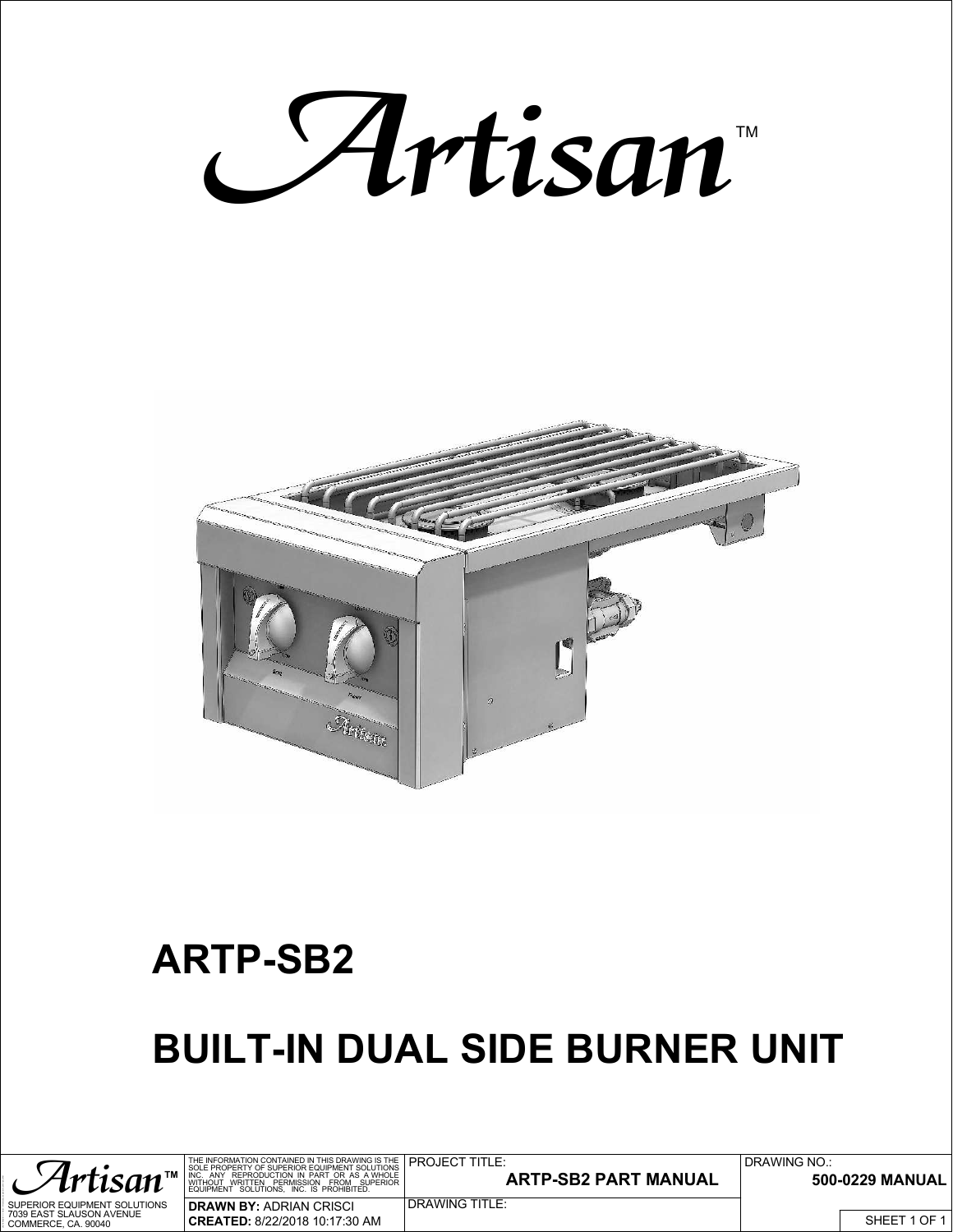

|                                                 | THE INFORMATION CONTAINED IN THIS DRAWING IS THE PROJECT TITLE:<br>SOLE PROPERTY OF SUPERIOR EQUIPMENT SOLUTIONS          |                             | DRAWING NO |              |
|-------------------------------------------------|---------------------------------------------------------------------------------------------------------------------------|-----------------------------|------------|--------------|
| Artisan <sup>®</sup>                            | 1 INC. ANY REPRODUCTION IN PART OR AS A WHOLE <b>ARTP-SB2</b><br>WITHOUT WRITTEN PERMISSION FROM SUPERIOR <b>ARTP-SB2</b> |                             |            | 500-0229 M1  |
| SUPERIOR EQUIPMENT SOLUTIONS                    | <b>DRAWN BY:</b> ADRIAN CRISCI                                                                                            | I DRAWING TITLE:            |            |              |
| 7039 EAST SLAUSON AVENUE<br>COMMERCE. CA. 90040 | <b>CREATED:</b> 8/22/2018 10:44:50 AM                                                                                     | <b>ARTP-SB2 SIDE BURNER</b> |            | SHEET 1 OF 1 |

LAST SAVED BY: »» Adrian «« Thursday, March 17, 2022 10:34:23 AM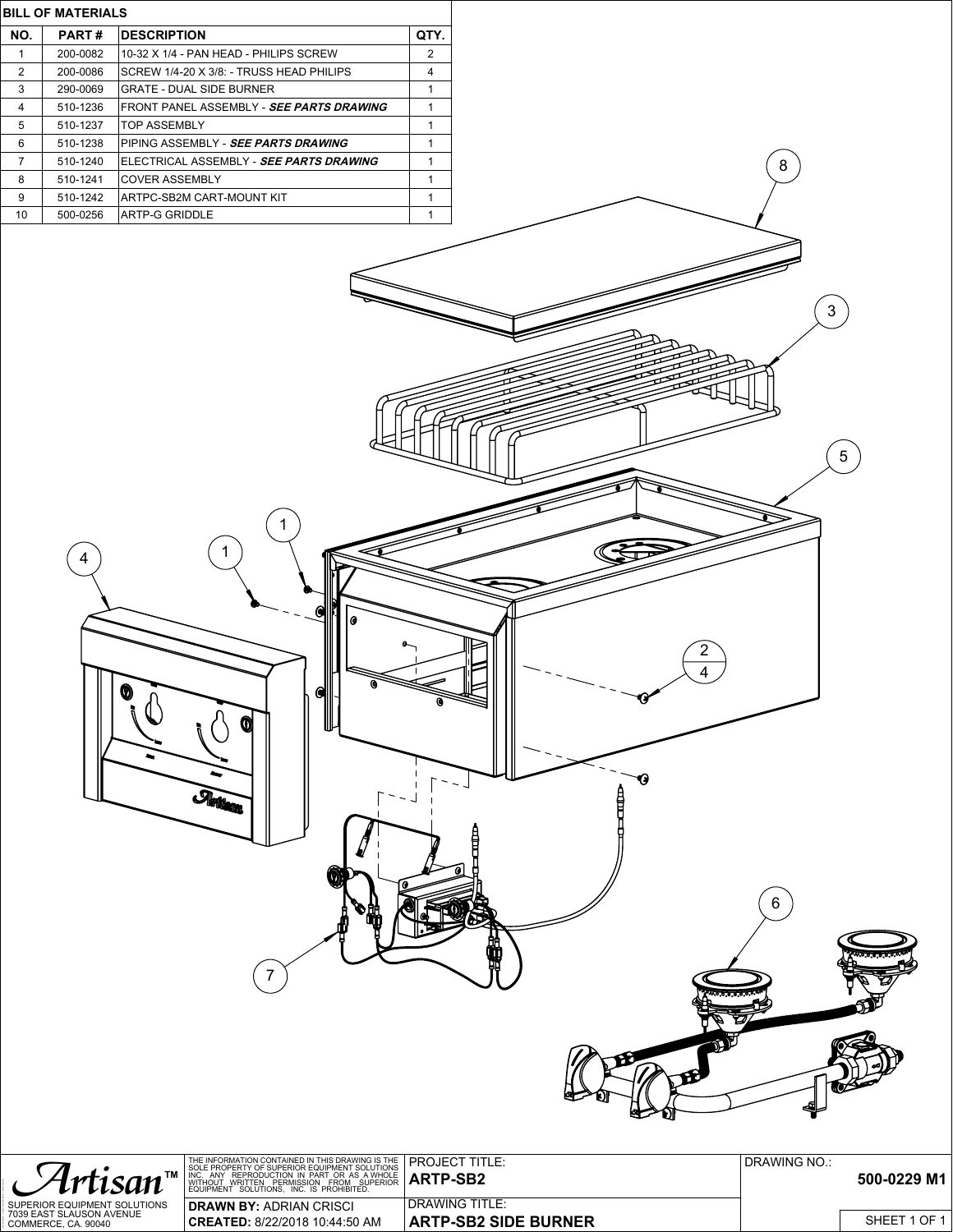**BILL OF MATERIAL**

LAST SAVED BY: »» Adrian «« Wednesday, September 5, 2018 9:44:20 AM

| NO. | <b>PART#</b> | <b>IDESCRIPTION</b>                                        | QTY. |                |
|-----|--------------|------------------------------------------------------------|------|----------------|
|     | 200-0082     | 110-32 X 1/4 - PAN HEAD - PHILIPS SCREW                    | 2    |                |
| 2   | 200-0093     | WASHER - PUSH LOCK 1/8" ID X 3/8" OD (LOGO)                | 2    |                |
| 3   | 210-0583     | SWITCH - IGNITION - MOMENTARY [ON]/OFF                     |      | <b>FOR REF</b> |
| 4   | 210-0584     | SWITCH - LIGHT - LATCHING [ON/OFF]                         |      | <b>ELECTRI</b> |
| 5   | 290-0356     | IARTISAN LOGO                                              |      |                |
| 6   | 510-1239     | ILIGHT ASSEMBLY - <i>SEE PARTS IN ASSEMBLY 510-1240 M1</i> |      |                |
|     | 510-1245     | <b>IFRONT ASSEMBLY - WELDED PARTS</b>                      |      |                |
|     |              |                                                            |      |                |

FERENCE ONLY SEE PARTS IN ICAL ASSEMBLY 510-1240 M1



|                                                 | THE INFORMATION CONTAINED IN THIS DRAWING IS THE <b>PROJECT TITLE:</b> |                             | DRAWING NO.: |              |
|-------------------------------------------------|------------------------------------------------------------------------|-----------------------------|--------------|--------------|
| Artisan                                         | 1 INC. ANY REPRODUCTION IN PART OR AS A WHOLE <b>ARTP-SB2</b>          |                             |              | 510-1236 M1  |
| SUPERIOR EQUIPMENT SOLUTIONS                    | <b>DRAWN BY:</b> ADRIAN CRISCI                                         | <b>DRAWING TITLE:</b>       |              |              |
| 7039 EAST SLAUSON AVENUE<br>COMMERCE. CA. 90040 | CREATED: 8/22/2018 10:58:48 AM                                         | <b>FRONT PANEL ASSEMBLY</b> |              | SHEET 1 OF 1 |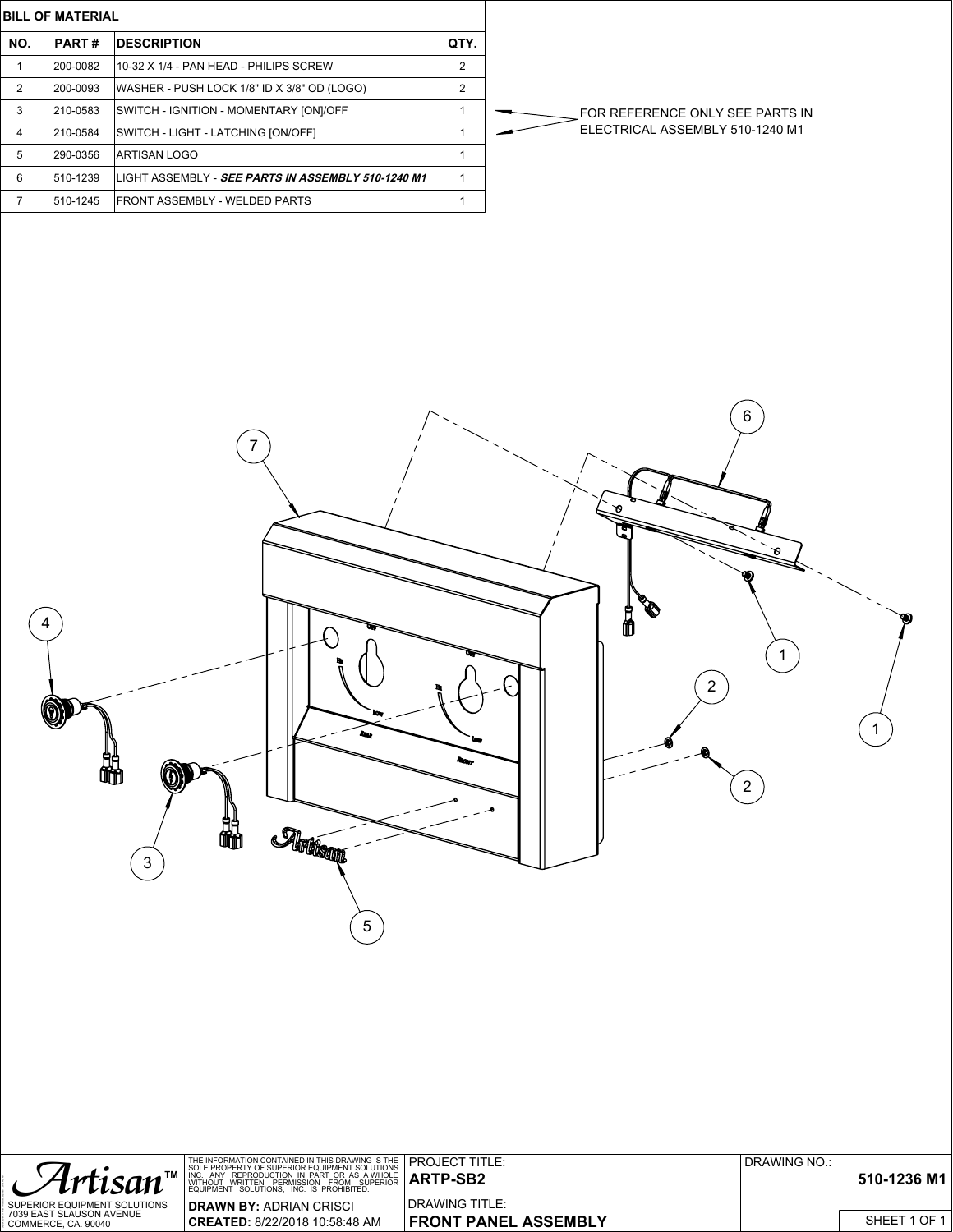## **BILL OF MATERIALS - SIDE BURNER ONLY**

LAST SAVED BY: »» Adrian «« Thursday, November 1, 2018 12:01:12 PM

| NO. | PART#    | <b>DESCRIPTION</b>                       | QTY |
|-----|----------|------------------------------------------|-----|
|     | 220-0293 | ELBOW .125 FPT x .375 COMP (SIDE BURNER) |     |
| 2   | 290-0072 | SIDE BURNER - EXTERIOR CAP               |     |
| 3   | 290-0074 | ELECTRODE ASSEMBLY                       |     |
| 4   | 290-0222 | SIDE BURNER - INNER CAP                  |     |
| 5   | 290-0344 | SIDE BURNER BODY                         |     |
| 6   | SEE NOTE | SIDE BURNER ORIFICE ▶ SEE NOTE           |     |

 $\overline{2}$ 

## **BILL OF MATERIALS - PIPING ASSEMBLY**

| NO.               | PART#    | <b>DESCRIPTION</b>                                   | QTY            |
|-------------------|----------|------------------------------------------------------|----------------|
| 1                 | 100-0917 | $3/8"$ $\varnothing$ X $8"$ FLEX GAS LINE            |                |
| $\overline{2}$    | 100-0941 | $3/8"$ Ø X 24" FLEX GAS LINE                         | 1              |
| 3                 | 200-0057 | SCREW 1/4-20 X 1/2 - TRUSS HEAD - PHILLIPS           | 2              |
| 4                 | 200-0087 | WASHER - 1/4" SPRING LOCK- REGULAR - SS              | 3              |
| 5                 | 200-0098 | SCREW 6-32 X $\frac{1}{2}$ - FLAT HEAD 82° - PHILIPS | 8              |
| 6                 | 200-0219 | SCREW 1/4-20 UNC X 5/8 LONG - HEX HD - SS            |                |
| $\overline{7}$    | 220-0275 | NIPPLE - 1/2" MPT X 3/8" OD FL                       |                |
| 8                 | 220-0280 | REGULATOR GAS - MAXITROL RV48CL440002                | 1              |
| 9                 | 220-0438 | COUPLING % NPTF x % COMPRESSION                      | $\mathfrak{p}$ |
| 10                | 220-0487 | <b>GAS MANIFOLD - DUAL BURNER</b>                    |                |
| 11                | 290-0030 | GAS KNOB WITH "A" LOGO                               | 2              |
| $12 \overline{ }$ | 290-0320 | GAS VALVE - 1/8-27 MPT X 1/8-27 NPTS                 | 2              |
| 13                |          | SEE NOTE  SIDE BURNER ASSEMBLY ▶ SEE PARTS           | 2              |



|                                                 | THE INFORMATION CONTAINED IN THIS DRAWING IS THE PROJECT TITLE:<br>SOLE PROPERTY OF SUPERIOR EQUIPMENT SOLUTIONS |                        | DRAWING NO.: |              |
|-------------------------------------------------|------------------------------------------------------------------------------------------------------------------|------------------------|--------------|--------------|
| Artisan                                         | <b>1</b> INC. ANY REPRODUCTION IN PART OR AS A WHOLE <b>ARTP-SB2</b>                                             |                        |              | 510-1238 M1  |
| SUPERIOR EQUIPMENT SOLUTIONS                    | <b>DRAWN BY: ADRIAN CRISCI</b>                                                                                   | <b>DRAWING TITLE:</b>  |              |              |
| 7039 EAST SLAUSON AVENUE<br>COMMERCE. CA. 90040 | <b>CREATED:</b> 8/23/2018 7:55:16 AM                                                                             | <b>PIPING ASSEMBLY</b> |              | SHEET 1 OF 1 |